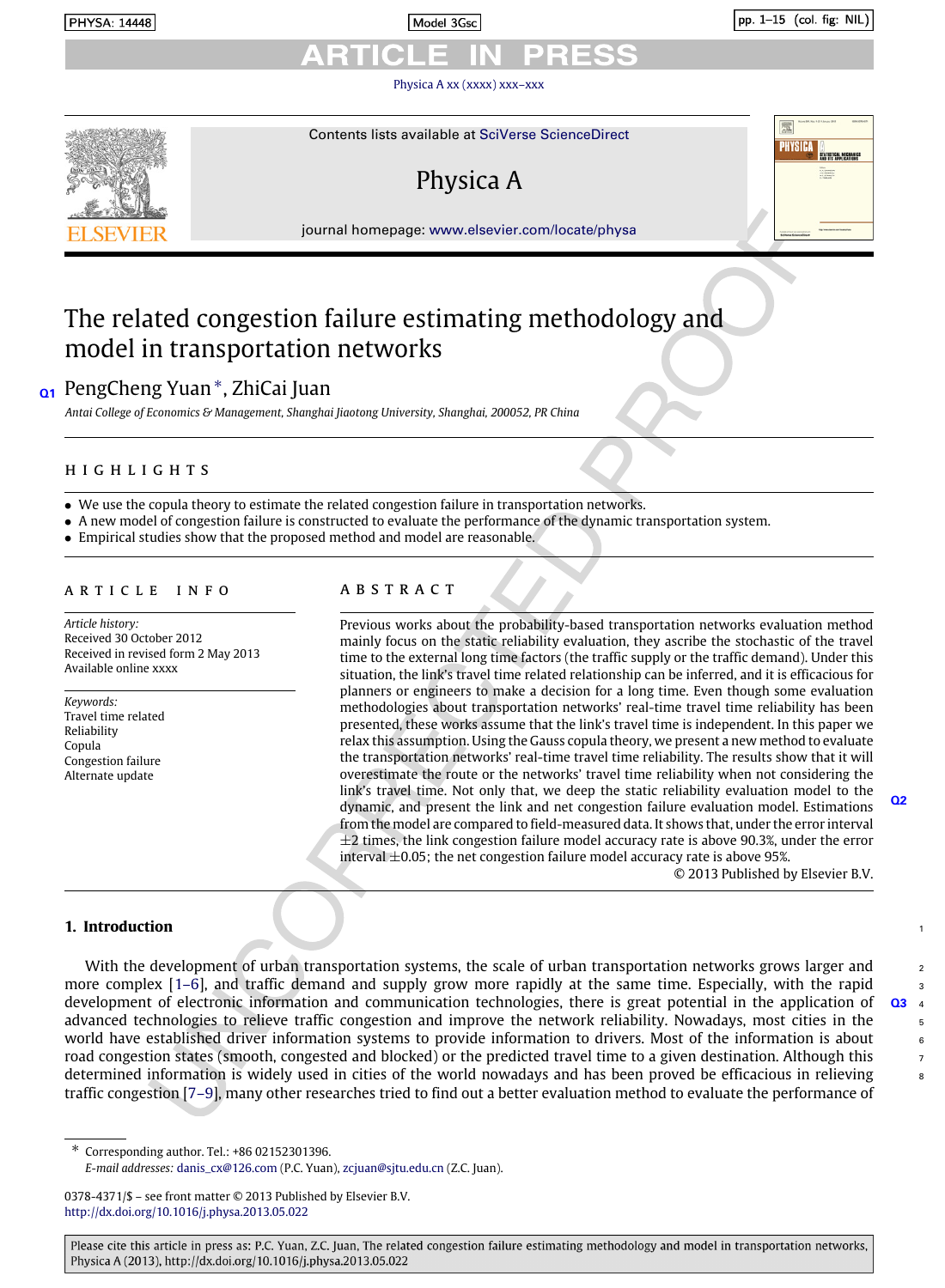### **PHYSA: 14448**

*P.C. Yuan, Z.C. Juan / Physica A xx (xxxx) xxx–xxx*

 the traffic system. Inspired by these ideas, as a result we believe that perhaps the probability based traffic information could be a useful complement for travelers. But, what probability based traffic information can be provided by the information providers? How will it be evaluated? Till now, we could only find reliability based evaluation indicators/models for transportation networks. Though these indicators/models are very important for planners or engineers, they cannot give a deep impression for travelers. In this paper, we present a new indicator/model, called congestion failure, to evaluate transportation networks. We also give an analytical travel time reliability methodology which considers the link travel time to be related.

 Previous works about probability based evaluation methods mainly focus on the reliability of transportation networks, which include transportation network reliability definitions [\[10,](#page--1-2)[11\]](#page--1-3), evaluation methods [\[12–14\]](#page--1-4) and the impacts of reliability [\[15–18\]](#page--1-5). All of these studies no longer see the transportation system as determined, but stochastic [\[3](#page--1-6)[,19,](#page--1-7)[20\]](#page--1-8). It should be described by probability based indicators. It is obvious that this description is more realistic and efficacious. Travel time reliability is the most important indicator in all of these indicators. But there are some limits to these works. First, previous studies display that the stochastic of the travel time is caused by exogenous factors such as traffic demand or/and traffic supply (the capacity) [\[21](#page--1-9)[,22\]](#page--1-10). It is easy to be understood according to the travel time function. For example, the BPR function ( $T = T_0 \left[1 + \alpha \ (X_a/C_a)^{\beta}\right]$ ), for which the travel time is a function about  $X_a$  and  $C_a$  ( $X_a$  is the volume of link  $\alpha$ , and  $C_a$  is the capacity of link  $a$ .),  $X_a$  is a random variation because of the assumption that the traffic demand is random, the  $r_7$  *C<sub>a</sub>* is a random variation because of the random link damage or parking. So the travel time is a random variation because  $X_a$ <sup>18</sup> or/and C<sub>a</sub> is/are random. Second, previous studies about travel time reliability are static models, they have not uncovered the reliability changing with time. We believe the previous works about travel time reliability analysis are meaningful for long-time transportation system planning, designing or optimization, but it is not so efficacious for travelers, because they need real-time information. Ref. [\[23\]](#page--1-11) applied Monte Carlo methods to estimate the distribution of the whole transportation networks' travel time distribution under the assumption of the Normal distribution of traffic supply; Ref. [\[24\]](#page--1-12) derived the travel time distribution by an analytic method under the assumption of the Poisson distribution of the traffic demand. Then Ref. [\[22\]](#page--1-10) derived the travel time distribution by considering that both traffic demand and capacity are stochastic. Different from previous views, in this paper, we only consider the travel time reliability in a short time, the traffic demand and the <sub>26</sub> capacity are determined in this situation, and the stochastic of the travel time is only caused by endogenous factors.

<sub>27</sub> The objective of this paper is to supply a new method to evaluate the transportation network travel time reliability when considering that link travel times are related, and then, based on it, constructing a related congestion failure model to evaluate the stochastic traffic system. Much useful information will be obtained by the model. For example, how many times someone will encounter congestion on a route in a time interval *t*? What is the probability the network will become congested after time *t*? We think the information is very valuable and useful for travelers.

 There are two main innovation points in this paper. First, we use the copula theory to solve the route and network travel time reliability evaluation when considering that link travel times are related. The copula theory is more used in financial fields, but rarely be used in transportation areas. In this paper, we construct the Gauss copula function to connect the union travel time probability density function and the marginal travel time probability density function. To the best of our knowledge, it is the first time the related reliability evaluation problem has been solved using this method. Second, different from previous evaluation indices, we use congestion failure to evaluate the performance of the dynamic transportation system, this method can help us get that congestion occurs times in a given time interval *t*, and can also be used to forecast the link state after time *t*. All of these would be useful but were rarely involved in previous researches.

 The paper is organized as follows. After the introduction, Section [2](#page-1-0) describes the travel time and congestion failure definitions and some assumptions. Section [3](#page--1-13) provides an assessment methodology to evaluate the travel time reliability when considering that link travel times are related. Section [4](#page--1-14) introduces the traffic congestion failure model, which includes link and net congestion failure. Some results and the validation of the model will be analyzed in Section [5.](#page--1-15) Section [6](#page--1-16) provides some concluding remarks and a discussion of future research.

#### <span id="page-1-0"></span>**2. Definitions and assumptions**

### *2.1. Travel time reliability definition*

 In this paper we adopt the travel time reliability definition presented by Ref. [\[12\]](#page--1-4) and Ref. [\[25\]](#page--1-17). The travel time reliability of link *a* is defined by a probability that a trip can be made successfully within a specified interval of time. It can be written as

$$
R_a = p(t_a^0 < T_a < \lambda_{t_a}^0) \quad \forall a \in A \tag{1}
$$

 $_5$ 1 where A is the link set;  $R_a$  is the reliability of link  $a;$   $T_a$  is the travel time on link  $a$ , it is a random variable;  $t_a^0$  is the free travel time of link *a*;  $\lambda$  is a constant value.

Similar to the link travel time reliability definition, route travel time reliability can be written as

$$
R_k = p(t_k^0 < T_k < \lambda_{t_k}^0) \quad t_k^0 = \sum_{k \in K} t_a^0 \delta_{a,k} \quad \forall a \in A \, k \in K \tag{2}
$$

Please cite this article in press as: P.C. Yuan, Z.C. Juan, The related congestion failure estimating methodology and model in transportation networks, Physica A (2013), http://dx.doi.org/10.1016/j.physa.2013.05.022